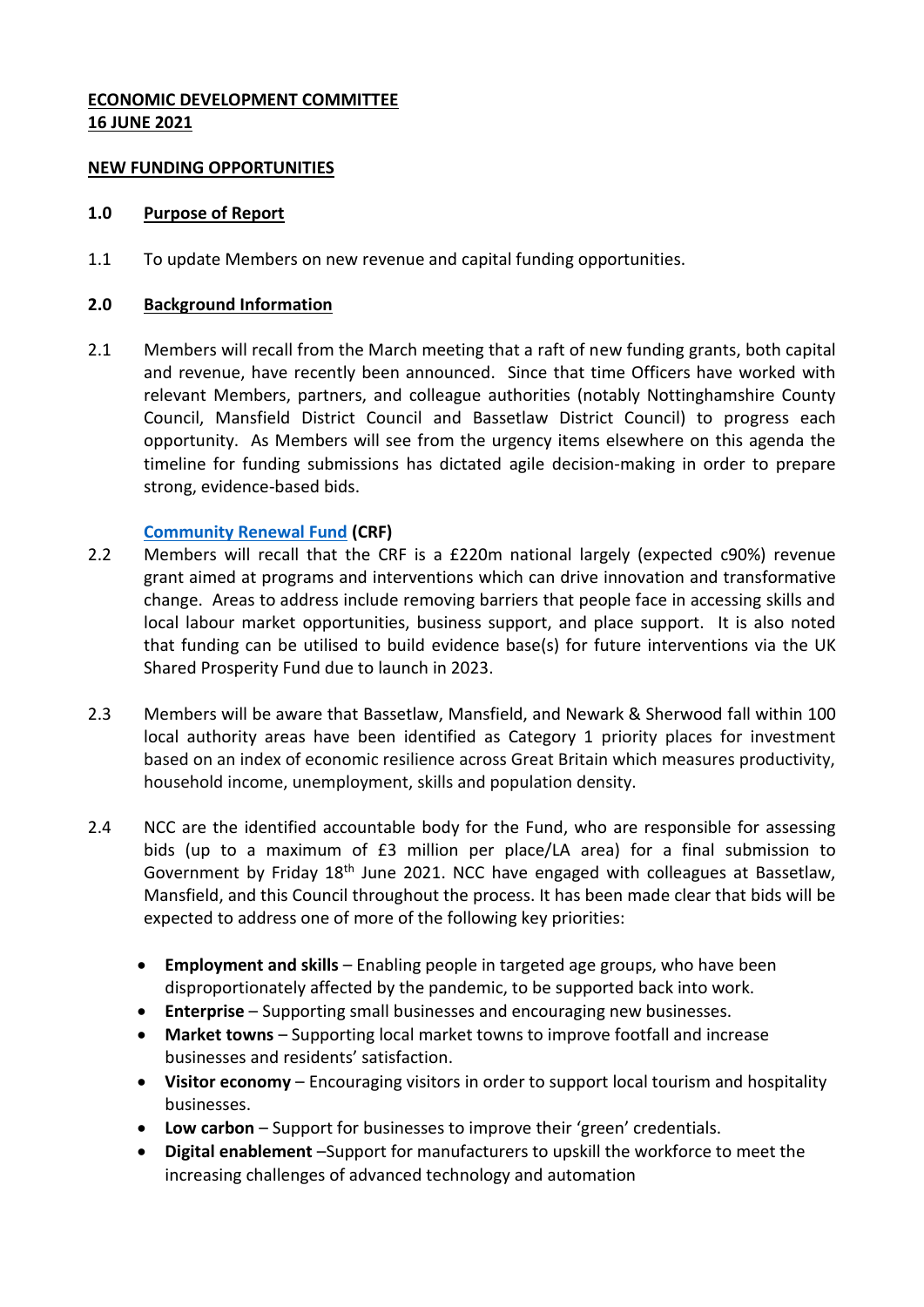2.5 A total of 37 bids were received across Nottinghamshire. At the time of writing NCC are appraising the submissions, with a likely final position on the number and value of bids being published by Nottinghamshire County Council after this agenda. A full verbal update on supported bids will be provided at the meeting.

## **[Levelling Up Fund](https://www.gov.uk/government/publications/levelling-up-fund-prospectus) (LUF)**

- 2.6 Members will recall that this is a £4.86 billion capital fund to invite proposals from local authorities areas for individual projects or a package bid (similar to the Towns Fund) consisting of multiple projects. District Councils within two-tier areas are eligible to submit bids for each constituency area which lies wholly or partly within their boundary. – in our case 'Newark' and 'Sherwood'. County Council's with transport powers are eligible, in addition, to submit one transport bid.
- 2.7 There is a £20m maximum per constituency area, albeit any NCC bid can be between £20m and £50m. All bids should have the approval of the relevant authority responsible for delivering them. For example, transport bids submitted by district councils should have the approval of their relevant transport authority.
- 2.8 Funds are eligible to support a range of interventions, covering for round one: 1) smaller transport projects; 2) town centre and high street regeneration; or 3) cultural and heritage assets.
- 2.9 Local authorities can only have one successful bid for each constituency area over the lifecycle of the Fund. Local authorities are therefore encouraged to consider whether bids that they wish to submit for the first round of the Fund reflect their local priorities, or if they should wait until later rounds so that they have more time to consider and develop their proposals.

## Round One Bid

- 2.10 Round one bids must be submitted by **Friday, 18 June 2021**. It is expected that round one proposals will be sufficiently mature such that demonstrable investment or delivery 'on the ground' is capable in the 2021-22 financial year. Funding is expected to be spent by 31 March 2024 (exceptionally, into 2024-25 for larger schemes).
- 2.11 Members will recall the unanimous support for the Council to submit a Round One LUF bid for the Newark Southern Link Road (SLR) as the Newark constituency area proposal. This position has been fully endorsed by the Newark Towns Board and Newark Town Council. It is expected that Newark Business Club will also offer formal support.
- 2.12 The bid, whilst made by this Council, will also be supported by the developer (Urban&Civic) and Nottinghamshire County Council. As Members will note from the urgency item elsewhere on this agenda all three partners have equally shared costs of bid preparation as a show of collective support and willingness to deliver the projects and its well-reported significant benefits. Members will also note from the urgency item that additional grant release from already committed funds has been agreed to conclude design work for the roundabout at the A1-end of the SLR.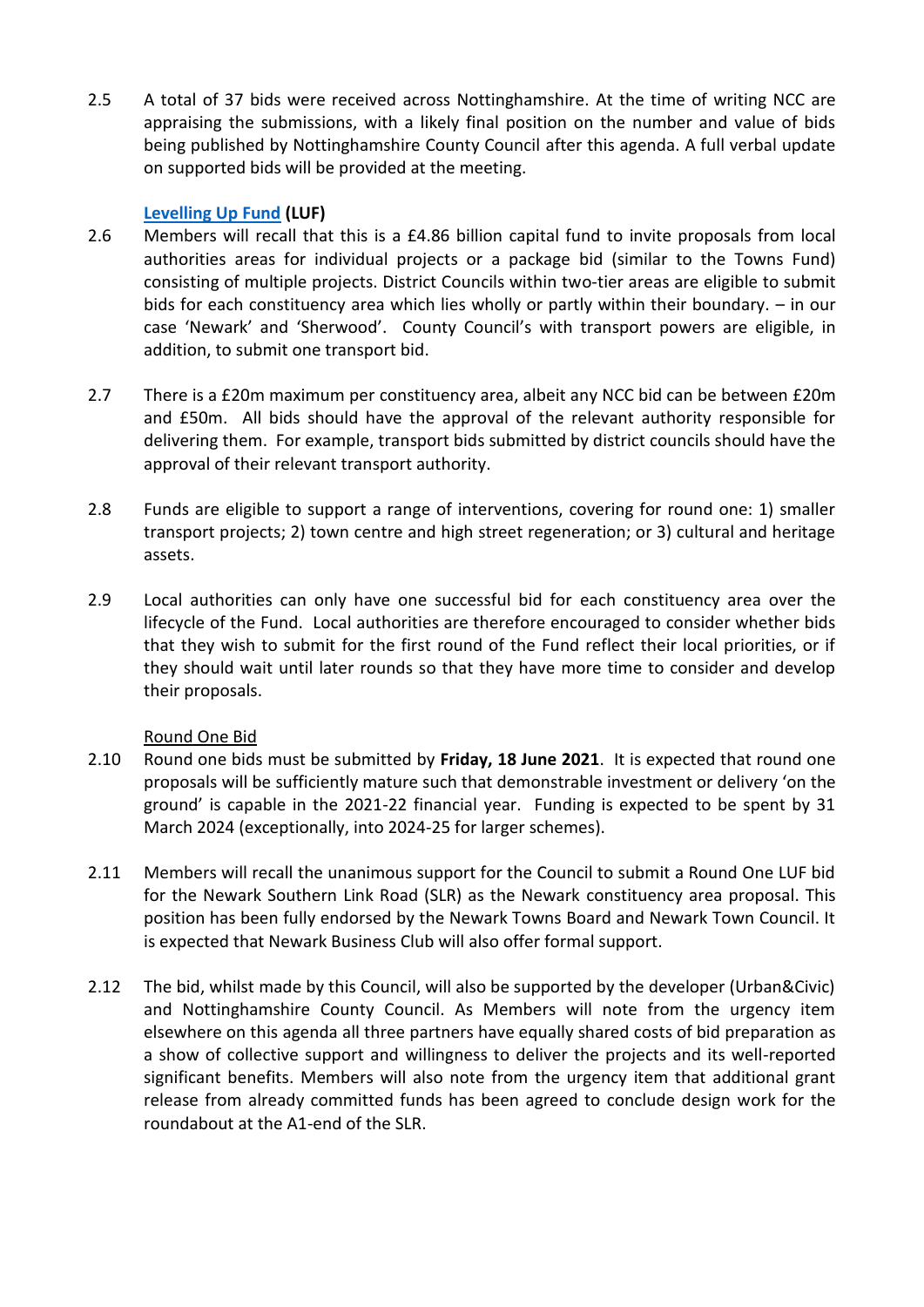2.13 It is expected that the LEP, Homes England, and Highways England will all endorse the final bid, with each organisation having been involved throughout. A copy of the final bid (including any necessary redaction) will be circulated to Members upon submission.

# Round Two Bid

2.14 Members will note the previous resolution that the Council focus efforts on a round two submission for Sherwood. This would be supported by £125,000 of capacity funding to all eligible local authorities to cover feasibility and preparatory activity, allowing proposals to be developed and submitted. At the time of writing it remains unclear when the £125,000 capacity grant will be received, nor when round two will be 'live'. It is recommended that mobilisation takes place in advance of capacity funding. This will require that the Policy & Finance Committee agree to 'forward funding' this grant, alongside securing additional officer capacity, as detailed elsewhere on the agenda.

# [One Public Estate \(OPE\) Brownfield Land Release Fund \(BLRF\)](https://www.local.gov.uk/ope-brownfield-land-release-fund)

- 2.15 The BLRF is offering up to £75 million (of which £25m will be allocated for self and custombuild projects) to unlock and accelerate the release of Brownfield sites. Applications will only be considered if the following 'gateway' criteria are satisfied:
	- the land to which the application relates is brownfield land, fully owned by the local authority.
	- the project must be undertaking capital works on local authority-owned land only
	- funding must enable the release of the land for housing by end March 2024 or earlier, and must address market failure
	- the works for which funding is sought are deliverable and within a timeframe that will enable the land to be released in time
	- A threshold of 1.5 for Benefits Cost Ratio (BCR) + non-monetised benefits must be reached
- 2.16 Funding will provide upfront capital to address viability issues arising from abnormal costs of the proposed development. The types of abnormal costs requiring funding may include:
	- site levelling, groundworks, demolition
	- provision of small-scale infrastructure
	- highways works or other access challenges
	- addressing environmental constraints.
- 2.17 The BLRF was launched on 19 April 2021, with an initial call for sites to be concluded by 10 May via the North Midlands OPE Partnership. It was considered that only the proposal of sufficient maturity for this Council was the redevelopment at 32 Stodman Street, Newark. Members will be aware that this project is also identified for Towns Funding via the MCHLG approved Newark Town Investment Plan. 10 expressions of interest were received by the NM Partnership, 5 were in the N2 area - 3 from Nottingham City, 1 from NCC, and the Stodman Street project.
- 2.18 The Stodman Street bid has been submitted in accordance with the urgency decision detailed elsewhere on this agenda.